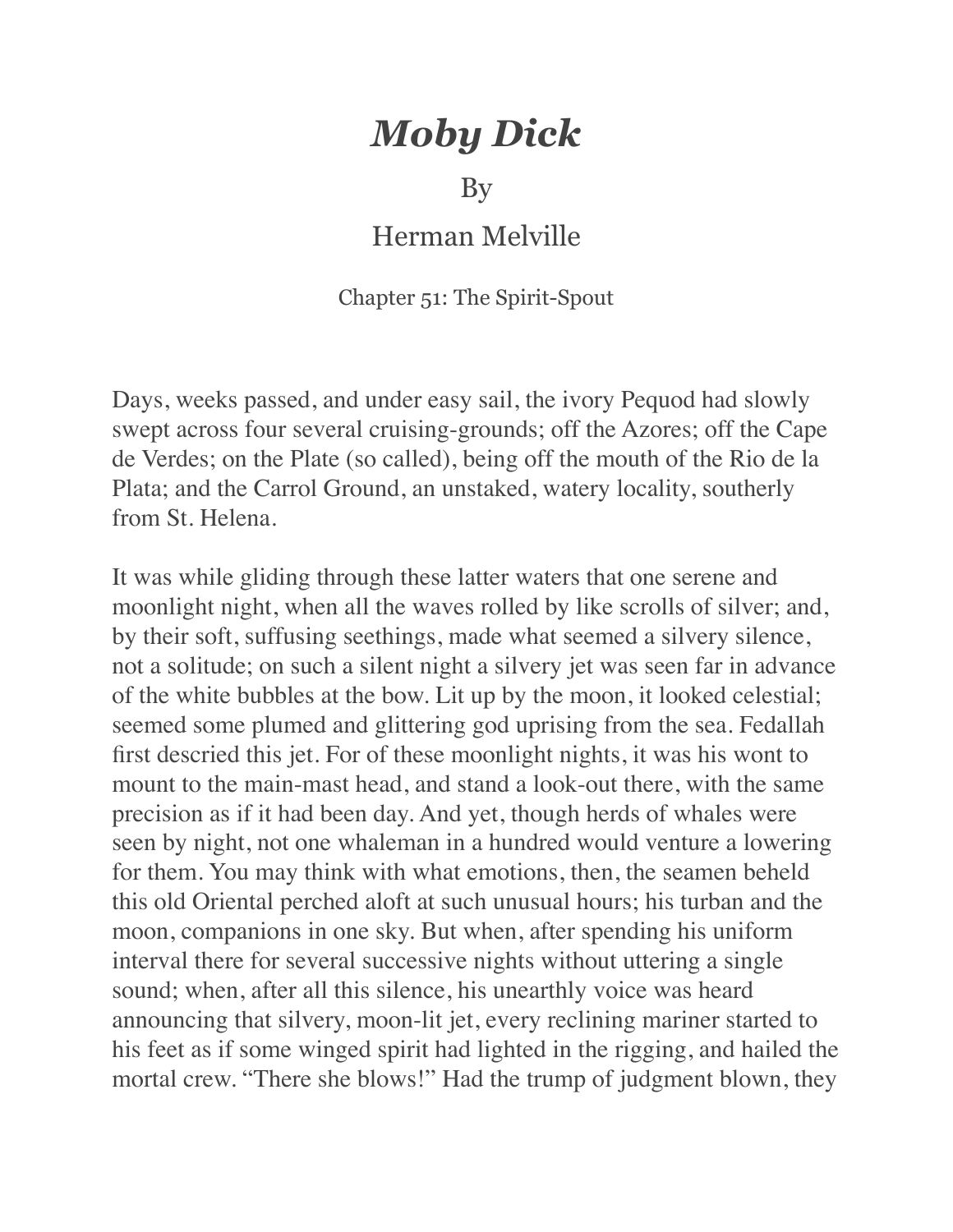could not have quivered more; yet still they felt no terror; rather pleasure. For though it was a most unwonted hour, yet so impressive was the cry, and so deliriously exciting, that almost every soul on board instinctively desired a lowering.

Walking the deck with quick, side-lunging strides, Ahab commanded the t'gallant sails and royals to be set, and every stunsail spread. The best man in the ship must take the helm. Then, with every mast-head manned, the piled-up craft rolled down before the wind. The strange, upheaving, lifting tendency of the taffrail breeze filling the hollows of so many sails, made the buoyant, hovering deck to feel like air beneath the feet; while still she rushed along, as if two antagonistic influences were struggling in her- one to mount direct to heaven, the other to drive yawingly to some horizontal goal. And had you watched Ahab's face that night, you would have thought that in him also two different things were warring. While his one live leg made lively echoes along the deck, every stroke of his dead limb sounded like a coffin-tap. On life and death this old man walked. But though the ship so swiftly sped, and though from every eye, like arrows, the eager glances shot, yet the silvery jet was no more seen that night. Every sailor swore he saw it once, but not a second time.

This midnight-spout had almost grown a forgotten thing, when, some days after, lo! at the same silent hour, it was again announced: again it was descried by all; but upon making sail to overtake it, once more it disappeared as if it had never been. And so it served us night after night, till no one heeded it but to wonder at it. Mysteriously jetted into the clear moonlight, or starlight, as the case might be; disappearing again for one whole day, or two days, or three; and somehow seeming at every distinct repetition to be advancing still further and further in our van, this solitary jet seemed for ever alluring us on.

Nor with the immemorial superstition of their race, and in accordance with the preternaturalness, as it seemed, which in many things invested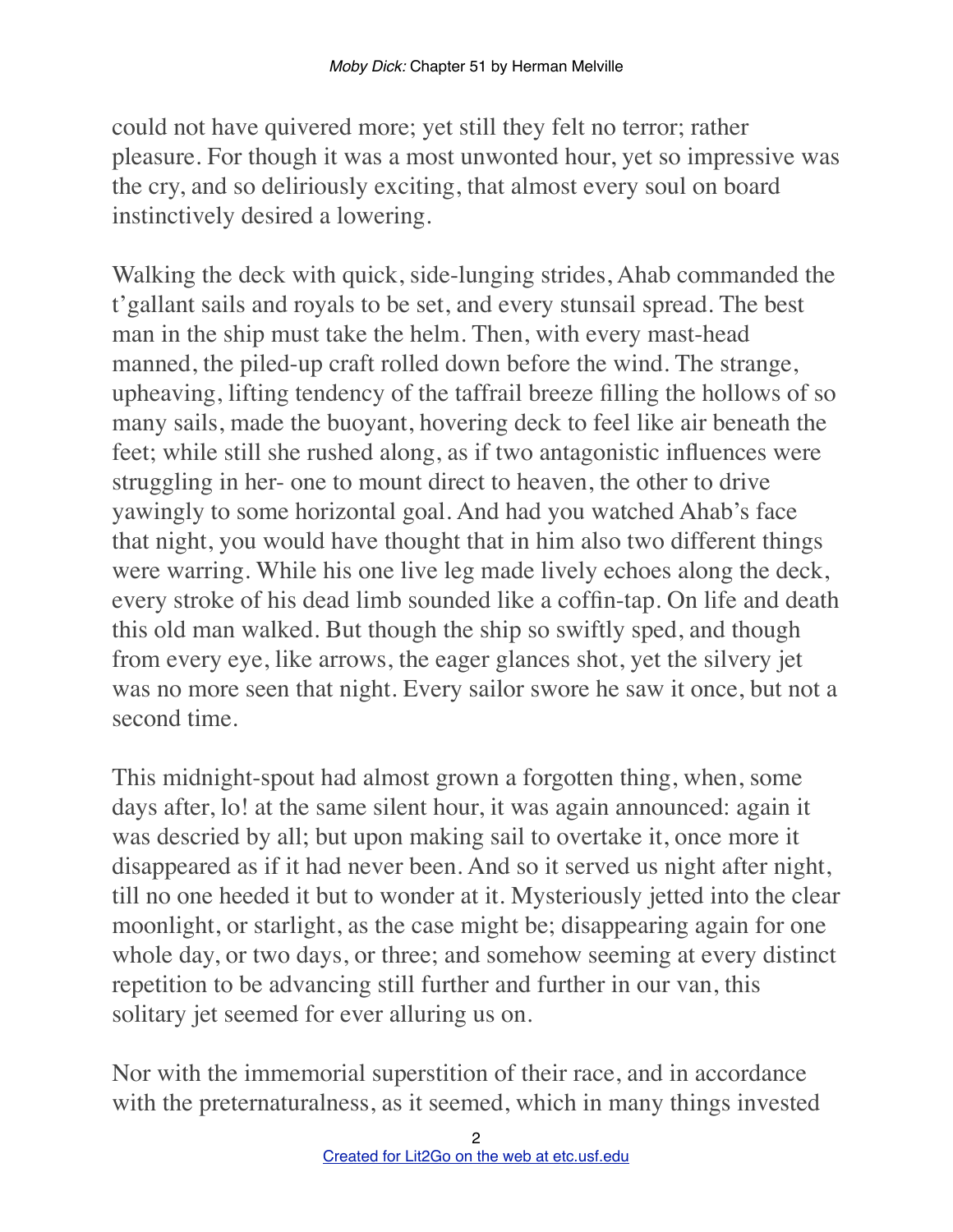the Pequod, were there wanting some of the seamen who swore that whenever and wherever descried; at however remote times, or in however far apart latitudes and longitudes, that unnearable spout was cast by one selfsame whale; and that whale, Moby Dick. For a time, there reigned, too, a sense of peculiar dread at this flitting apparition, as if it were treacherously beckoning us on and on, in order that the monster might turn round upon us, and rend us at last in the remotest and most savage seas.

These temporary apprehensions, so vague but so awful, derived a wondrous potency from the contrasting serenity of the weather, in which, beneath all its blue blandness, some thought there lurked a devilish charm, as for days and days we voyaged along, through seas so wearily, lonesomely mild, that all space, in repugnance to our vengeful errand, seemed vacating itself of life before our urn-like prow.

But, at last, when turning to the eastward, the Cape winds began howling around us, and we rose and fell upon the long, troubled seas that are there; when the ivory-tusked Pequod sharply bowed to the blast, and gored the dark waves in her madness, till, like showers of silver chips, the foamflakes flew over her bulwarks; then all this desolate vacuity of life went away, but gave place to sights more dismal than before.

Close to our bows, strange forms in the water darted hither and thither before us; while thick in our rear flew the inscrutable sea-ravens. And every morning, perched on our stays, rows of these birds were seen; and spite of our hootings, for a long time obstinately clung to the hemp, as though they deemed our ship some drifting, uninhabited craft; a thing appointed to desolation, and therefore fit roosting-place for their homeless selves. And heaved and heaved, still unrestingly heaved the black sea, as if its vast tides were a conscience; and the great mundane soul were in anguish and remorse for the long sin and suffering it had bred.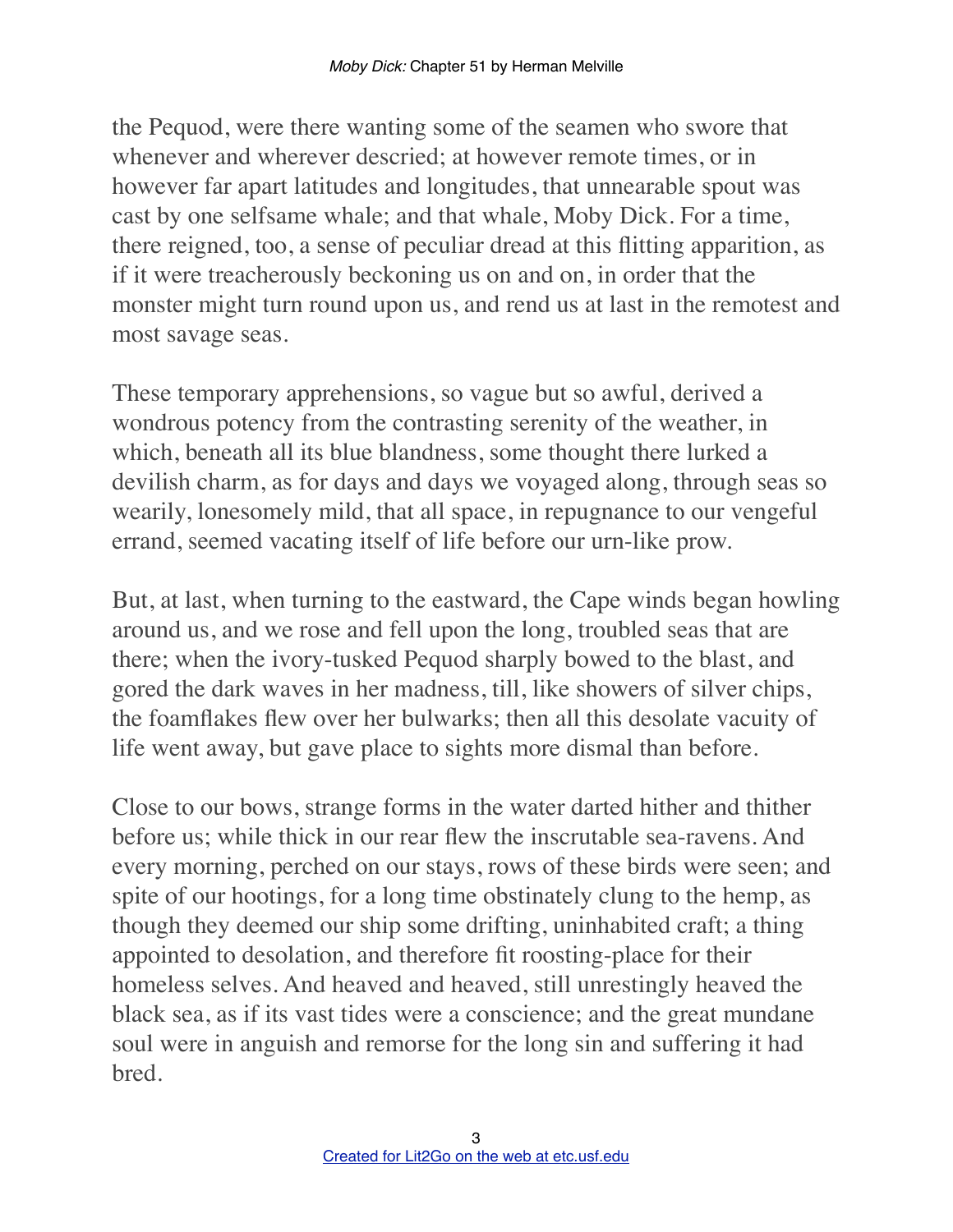Cape of Good Hope, do they call ye? Rather Cape Tormentoto, as called of yore; for long allured by the perfidious silences that before had attended us, we found ourselves launched into this tormented sea, where guilty beings transformed into those fowls and these fish, seemed condemned to swim on everlastingly without any haven in store, or beat that black air without any horizon. But calm, snow-white, and unvarying; still directing its fountain of feathers to the sky; still beckoning us on from before, the solitary jet would at times be descried.

During all this blackness of the elements, Ahab, though assuming for the time the almost continual command of the drenched and dangerous deck, manifested the gloomiest reserve; and more seldom than ever addressed his mates. In tempestuous times like these, after everything above and aloft has been secured, nothing more can be done but passively to await the issue of the gale. Then Captain and crew become practical fatalists. So, with his ivory leg inserted into its accustomed hole, and with one hand firmly grasping a shroud, Ahab for hours and hours would stand gazing dead to windward, while an occasional squall of sleet or snow would all but congeal his very eyelashes together. Meantime, the crew driven from the forward part of the ship by the perilous seas that burstingly broke over its bows, stood in a line along the bulwarks in the waist; and the better to guard against the leaping waves, each man had slipped himself into a sort of bowline secured to the rail, in which he swung as in a loosened belt. Few or no words were spoken; and the silent ship, as if manned by painted sailors in wax, day after day tore on through all the swift madness and gladness of the demoniac waves. By night the same muteness of humanity before the shrieks of the ocean prevailed; still in silence the men swung in the bowlines; still wordless Ahab stood up to the blast. Even when wearied nature seemed demanding repose he would not seek that respose in his hammock. Never could Starbuck forget the old man's aspect, when one night going down into the cabin to mark how the barometer stood, he saw him with closed eyes sitting straight in his floor-screwed chair; the rain and halfmelted sleet of the storm from which he had some time before emerged,